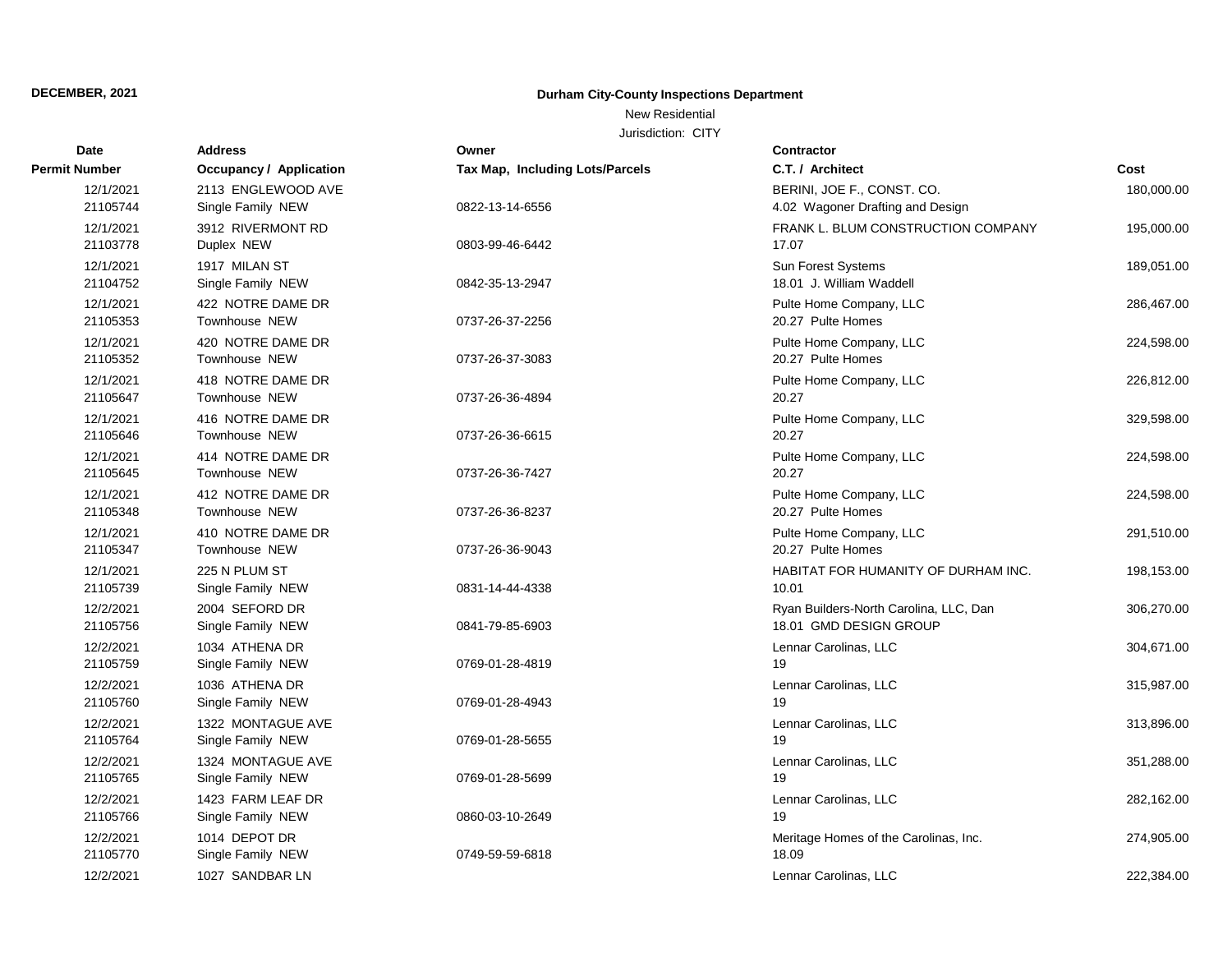### New Residential

| Date                  | <b>Address</b>                          | Owner                           | Contractor                                                     |            |
|-----------------------|-----------------------------------------|---------------------------------|----------------------------------------------------------------|------------|
| <b>Permit Number</b>  | <b>Occupancy / Application</b>          | Tax Map, Including Lots/Parcels | C.T. / Architect                                               | Cost       |
| 21105794              | Single Family NEW                       | 0860-03-10-5551                 | 19                                                             |            |
| 12/2/2021<br>21105808 | 2403 MAPLEMERE CT<br>Single Family NEW  | 0769-91-98-2038                 | HHHunt Homes Raleigh-Durham, LLC<br>19.00                      | 291,879.00 |
| 12/2/2021<br>21105814 | 2204 TIMBERVIEW DR<br>Single Family NEW | 0813-89-42-2171                 | HOMES BY DICKERSON, INC.<br>17.07 Creative Residential Designs | 506,883.00 |
| 12/2/2021<br>21105819 | 1037 ATHENA DR<br>Single Family NEW     | 0769-01-29-3067                 | Lennar Carolinas, LLC<br>19                                    | 343,662.00 |
| 12/2/2021<br>21105581 | 1018 SANDBAR LN<br>Single Family NEW    | 0860-03-10-7346                 | Lennar Carolinas, LLC<br>19                                    | 385,974.00 |
| 12/7/2021<br>21104048 | 2801 CANNADA AVE<br>Single Family NEW   | 0833-42-64-8848                 | Cedar Glenn Properties, LLC<br>17.09                           | 158,178.00 |
| 12/7/2021<br>21104753 | 907 PLEASANT DR<br>Single Family NEW    | 0840-10-25-8598.SPL             | Alcock, Brian<br>18.09                                         | 178,719.00 |
| 12/7/2021<br>21105402 | 1102 TALIS CREEK DR<br>Townhouse NEW    | 0769-21-81-5416                 | Lennar Carolinas, LLC<br>19                                    | 339,972.00 |
| 12/7/2021<br>21105404 | 1106 TALIS CREEK DR<br>Townhouse NEW    | 0769-21-81-0459                 | Lennar Carolinas, LLC<br>19                                    | 336,282.00 |
| 12/7/2021<br>21105405 | 1108 TALIS CREEK DR<br>Townhouse NEW    | 0769-21-71-8439                 | Lennar Carolinas, LLC<br>19                                    | 338,619.00 |
| 12/7/2021<br>21105406 | 1110 TALIS CREEK DR<br>Townhouse NEW    | 0769-21-71-6419                 | Lennar Carolinas, LLC<br>19                                    | 338,618.00 |
| 12/7/2021<br>21105407 | 1112 TALIS CREEK DR<br>Townhouse NEW    | 0769-21-71-3489                 | Lennar Carolinas, LLC<br>19                                    | 337,572.00 |
| 12/7/2021<br>21105541 | 2401 MAPLEMERE CT<br>Single Family NEW  | 0769-91-98-2561                 | HHHunt Homes Raleigh-Durham, LLC<br>19.00 Tanner Lester        | 310,452.00 |
| 12/7/2021<br>21105607 | 1211 BELLOAK WAY<br>Townhouse NEW       | 0769-21-82-6342                 | Lennar Carolinas, LLC                                          | 337,512.00 |
| 12/7/2021<br>21105608 | 1213 BELLOAK WAY<br>Townhouse NEW       | 0769-21-82-6535                 | Lennar Carolinas, LLC<br>19                                    | 338,619.00 |
| 12/7/2021<br>21105609 | 1215 BELLOAK WAY<br>Townhouse NEW       | 0769-21-82-6717                 | Lennar Carolinas, LLC<br>19                                    | 338,619.00 |
| 12/7/2021<br>21105610 | 1217 BELLOAK WAY<br>Townhouse NEW       | 0769-21-82-6919                 | Lennar Carolinas, LLC<br>19.00                                 | 330,132.00 |
| 12/7/2021<br>21105611 | 1219 BELLOAK WAY<br>Townhouse NEW       | 0769-21-83-6201                 | Lennar Carolinas, LLC<br>19.00                                 | 329,886.00 |
| 12/7/2021<br>21105612 | 1221 BELLOAK WAY<br>Townhouse NEW       | 0769-21-83-7418.COW             | Lennar Carolinas, LLC<br>19.00                                 | 333,822.00 |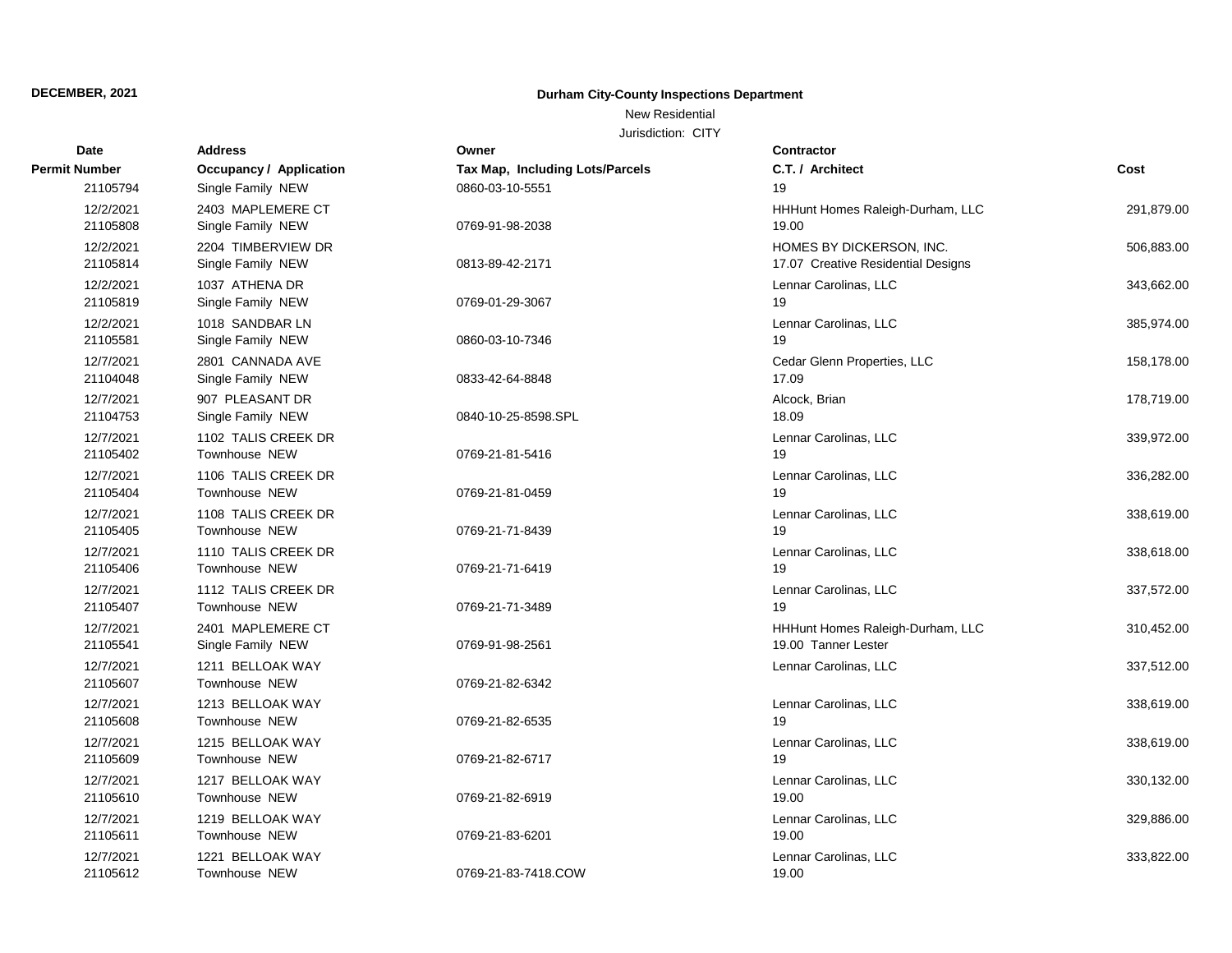### New Residential

| <b>Date</b>           | <b>Address</b>                             | Owner                           | <b>Contractor</b>                                  |            |
|-----------------------|--------------------------------------------|---------------------------------|----------------------------------------------------|------------|
| Permit Number         | Occupancy / Application                    | Tax Map, Including Lots/Parcels | C.T. / Architect                                   | Cost       |
| 12/8/2021<br>21105127 | 1100 EDGEVALE RD<br>Single Family NEW      | 0832-02-43-9436                 | <b>TRINITY DESIGN BUILD INC</b><br>3.02 Jody Brown | 407,253.00 |
| 12/8/2021<br>21105403 | 1104 TALIS CREEK DR<br>Townhouse NEW       | 0769-21-81-2479                 | Lennar Carolinas, LLC<br>19                        | 336,036.00 |
| 12/9/2021<br>21105445 | 2132 CURRY MEADOW WAY<br>Single Family NEW | 0769-72-67-2825                 | M/I HOMES OF RALEIGH LLC                           | 445,137.00 |
| 12/9/2021<br>21105446 | 2136 CURRY MEADOW WAY<br>Single Family NEW | 0769-72-68-4228                 | M/I HOMES OF RALEIGH LLC<br>19.00                  | 469,983.00 |
| 12/9/2021<br>21105447 | 2140 CURRY MEADOW WAY<br>Single Family NEW | 0769-72-68-6720                 | M/I HOMES OF RALEIGH LLC<br>19.00                  | 390,156.00 |
| 12/9/2021<br>21105448 | 2144 CURRY MEADOW WAY<br>Single Family NEW | 0769-72-69-8113                 | M/I HOMES OF RALEIGH LLC<br>19.00                  | 390,153.00 |
| 12/9/2021<br>21105449 | 2148 CURRY MEADOW WAY<br>Single Family NEW | 0769-72-79-0526                 | M/I HOMES OF RALEIGH LLC<br>19.00                  | 502,455.00 |
| 12/9/2021<br>21105561 | 2124 CURRY MEADOW WAY<br>Single Family NEW | 0769-72-57-8030                 | M/I HOMES OF RALEIGH LLC<br>19                     | 441,201.00 |
| 12/9/2021<br>21105562 | 2128 CURRY MEADOW WAY<br>Single Family NEW | 0769-72-67-0422                 | M/I HOMES OF RALEIGH LLC<br>19                     | 486,957.00 |
| 12/9/2021<br>21105565 | 2120 CURRY MEADOW WAY<br>Single Family NEW | 0769-72-56-6537                 | M/I HOMES OF RALEIGH LLC<br>19                     | 390,156.00 |
| 12/9/2021<br>21105566 | 2137 CURRY MEADOW WAY<br>Single Family NEW | 0769-72-48-6586                 | M/I HOMES OF RALEIGH LLC<br>19                     | 486,957.00 |
| 12/9/2021<br>21105633 | 2121 CURRY MEADOW WAY<br>Single Family NEW | 0769-72-36-8873                 | M/I HOMES OF RALEIGH LLC<br>19.00                  | 390,156.00 |
| 12/9/2021<br>21105634 | 2125 CURRY MEADOW WAY<br>Single Family NEW | 0769-72-47-0288                 | M/I HOMES OF RALEIGH LLC<br>19.00                  | 448,335.00 |
| 12/9/2021<br>21105635 | 2129 CURRY MEADOW WAY<br>Single Family NEW | 0769-72-47-2781                 | M/I HOMES OF RALEIGH LLC<br>19.00                  | 557,805.00 |
| 12/9/2021<br>21105637 | 2133 CURRY MEADOW WAY<br>Single Family NEW | 0769-72-48-4184                 | M/I HOMES OF RALEIGH LLC<br>19.00                  | 448,335.00 |
| 12/9/2021<br>21105667 | 2006 MAVIN PL<br>Single Family NEW         | 0840-10-02-3104                 | Lennar Carolinas, LLC<br>18.09                     | 409,221.00 |
| 12/9/2021<br>21105773 | 5436 RIPPLEBROOK RD<br>Single Family NEW   | 0825-03-22-7196                 | True Homes, LLC<br>16.03                           | 341,509.00 |
| 12/9/2021<br>21105775 | 5437 RIPPLEBROOK RD<br>Single Family NEW   | 0825-22-60-2595                 | True Homes, LLC<br>16.03                           | 375,519.00 |
| 12/9/2021             | 5431 RIPPLEBROOK RD                        |                                 | True Homes, LLC                                    | 356,700.00 |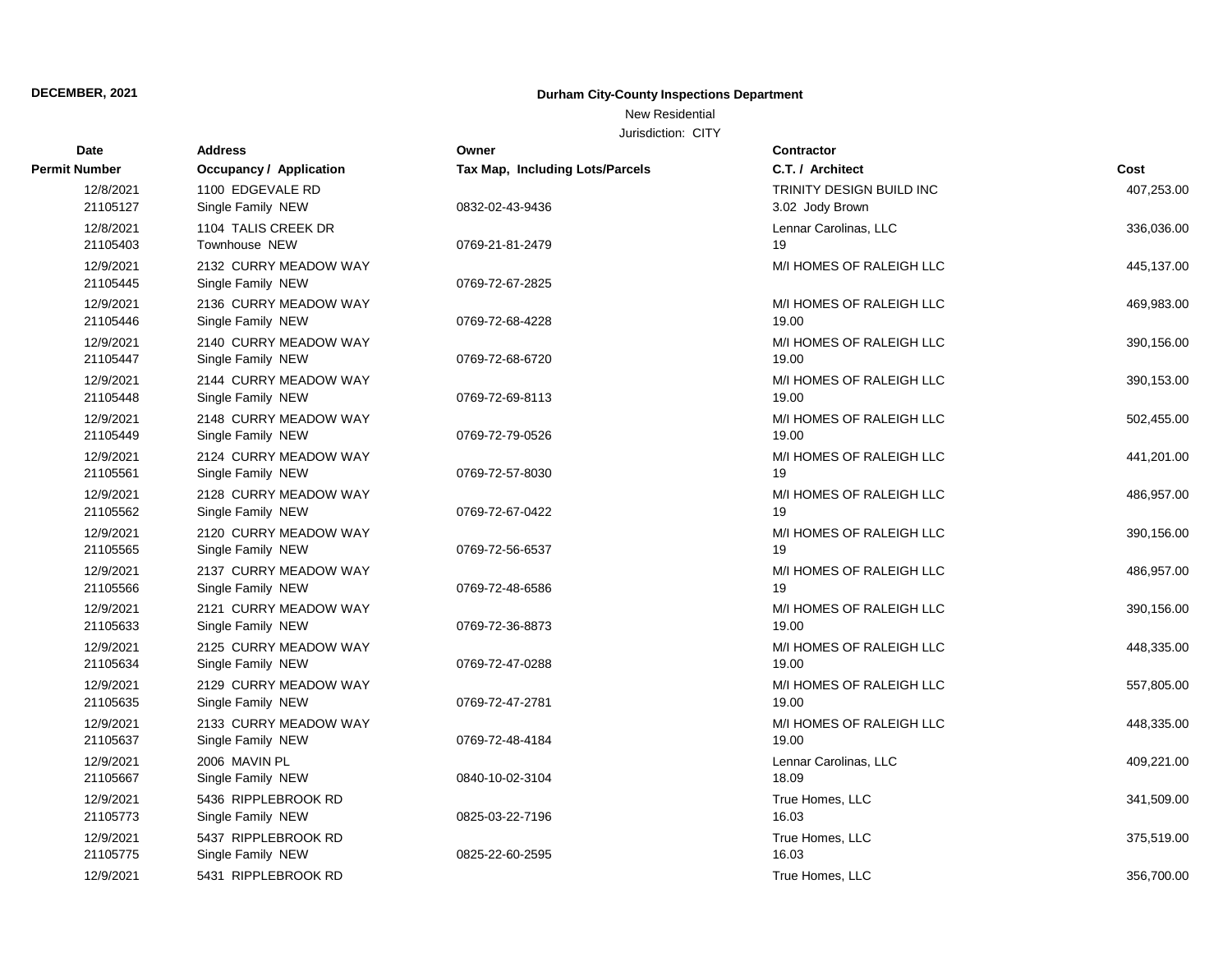### New Residential

| Date                  | <b>Address</b>                             | Owner                           | <b>Contractor</b>                                                             |            |
|-----------------------|--------------------------------------------|---------------------------------|-------------------------------------------------------------------------------|------------|
| Permit Number         | <b>Occupancy / Application</b>             | Tax Map, Including Lots/Parcels | C.T. / Architect                                                              | Cost       |
| 21105776              | Single Family NEW                          | 0825-03-21-6865                 | 16.03                                                                         |            |
| 12/9/2021<br>21105836 | 1204 NICHOLS CREEK RD<br>Single Family NEW | 0860-13-24-2680                 | D.R. Horton, Inc., T/A Emerald Homes<br>18.08                                 | 371,377.00 |
| 12/9/2021<br>21105876 | 2032 CURRY MEADOW WAY<br>Single Family NEW | 0769-72-53-1111                 | M/I HOMES OF RALEIGH LLC<br>19.00                                             | 448,335.00 |
| 12/9/2021<br>21105877 | 2036 CURRY MEADOW WAY<br>Single Family NEW | 0769-72-53-1528                 | M/I HOMES OF RALEIGH LLC<br>19.00                                             | 390,156.00 |
| 12/9/2021<br>21105878 | 2104 CURRY MEADOW WAY<br>Single Family NEW | 0769-72-54-1552                 | M/I HOMES OF RALEIGH LLC<br>19.00                                             | 448,335.00 |
| 12/9/2021<br>21105879 | 2116 CURRY MEADOW WAY<br>Single Family NEW | 0769-72-56-4101                 | M/I HOMES OF RALEIGH LLC<br>19.00                                             | 448,355.00 |
| 12/9/2021<br>21105880 | 2117 CURRY MEADOW WAY<br>Single Family NEW | 0769-72-36-6394                 | M/I HOMES OF RALEIGH LLC<br>19.00                                             | 502,455.00 |
| 12/9/2021<br>21105881 | 2109 CURRY MEADOW WAY<br>Single Family NEW | 0769-72-35-5321                 | M/I HOMES OF RALEIGH LLC<br>19.00                                             | 488,335.00 |
| 12/9/2021<br>21105916 | 1218 WHITE FLINT CIR<br>Single Family NEW  | 0769-01-29-9874                 | Lennar Carolinas, LLC<br>19                                                   | 219,186.00 |
| 12/9/2021<br>21105917 | 1217 WHITE FLINT CIR<br>Single Family NEW  | 0769-01-29-9619                 | Lennar Carolinas, LLC<br>19                                                   | 282,162.00 |
| 12/9/2021<br>21105918 | 1215 WHITE FLINT CIR<br>Single Family NEW  | 0769-01-29-9657                 | Lennar Carolinas, LLC<br>19                                                   | 219,186.00 |
| 12/9/2021<br>21105678 | 1002 ROMERIA DR<br>Townhouse NEW           | 0830-10-90-4095                 | Ryan Homes and/or NV Homes NVR, Inc., T/A<br>20.26 NVR Architectural Services | 264,204.00 |
| 12/9/2021<br>21105679 | 1004 ROMERIA DR<br>Townhouse NEW           | 0739-19-99-4789                 | Ryan Homes and/or NV Homes NVR, Inc., T/A<br>20.26 NVR Architectural Services | 265,803.00 |
| 12/9/2021<br>21105680 | 1006 ROMERIA DR<br>Townhouse NEW           | 0739-19-99-4589                 | Ryan Homes and/or NV Homes NVR, Inc., T/A<br>20.26 NVR Architectural Services | 265,803.00 |
| 12/9/2021<br>21105681 | 1008 ROMERIA DR<br>Townhouse NEW           | 0739-19-99-4389                 | Ryan Homes and/or NV Homes NVR, Inc., T/A<br>20.26 NVR Architectural Services | 305,778.00 |
| 12/9/2021<br>21105682 | 1010 ROMERIA DR<br>Townhouse NEW           | 0739-19-99-4189                 | Ryan Homes and/or NV Homes NVR, Inc., T/A<br>20.26 NVR Architectural Services | 265,803.00 |
| 12/9/2021<br>21105683 | 1012 ROMERIA DR<br>Townhouse NEW           | 0739-19-98-4999                 | Ryan Homes and/or NV Homes NVR, Inc., T/A<br>20.26 NVR Architectural Services | 236,037.00 |
| 12/9/2021<br>21105684 | 1014 ROMERIA DR<br>Townhouse NEW           | 0739-19-98-4787                 | Ryan Homes and/or NV Homes NVR, Inc., T/A<br>20.26 NVR Architectural Services | 305,655.00 |
| 12/9/2021<br>21105846 | 1016 SEEDLING CT<br>Townhouse NEW          | 0860-03-20-4668                 | Lennar Carolinas, LLC<br>19                                                   | 259,530.00 |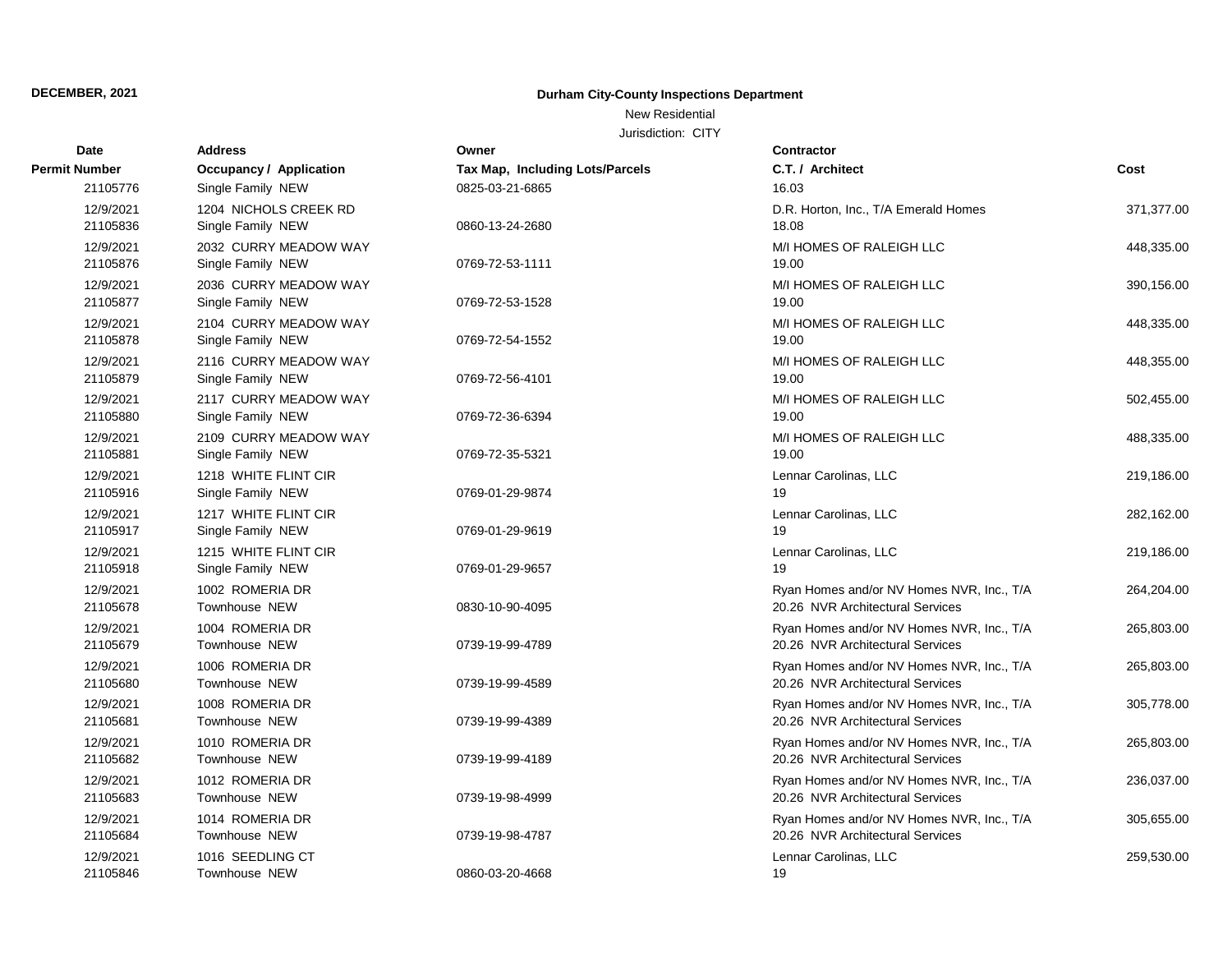### New Residential

| Date                   | <b>Address</b>                            | Owner                           | Contractor                                                       |            |
|------------------------|-------------------------------------------|---------------------------------|------------------------------------------------------------------|------------|
| Permit Number          | <b>Occupancy / Application</b>            | Tax Map, Including Lots/Parcels | C.T. / Architect                                                 | Cost       |
| 12/9/2021<br>21105847  | 1018 SEEDLING CT<br>Townhouse NEW         | 0860-03-20-4741                 | Lennar Carolinas, LLC<br>19                                      | 259,530.00 |
| 12/9/2021<br>21105848  | 1020 SEEDLING CT<br>Townhouse NEW         | 0860-03-20-4715                 | Lennar Carolinas, LLC<br>19                                      | 251,412.00 |
| 12/9/2021<br>21105851  | 1003 BADLANDS ST<br>Townhouse NEW         | 0739-22-26-1566                 | Pulte Home Company, LLC<br>20.25                                 | 226,812.00 |
| 12/9/2021<br>21105482  | 3039 DUNNOCK DR<br>Townhouse NEW          | 0728-45-11-8401                 | Weekley Homes, LLC, T/A David Weekley Homes<br>20.21             | 302,334.00 |
| 12/9/2021<br>21105483  | 3041 DUNNOCK DR<br>Townhouse NEW          | 0728-45-11-8606                 | Weekley Homes, LLC, T/A David Weekley Homes<br>20.21             | 313,035.00 |
| 12/9/2021<br>21105484  | 3101 DUNNOCK DR<br>Townhouse NEW          | 0728-45-11-7991                 | Weekley Homes, LLC, T/A David Weekley Homes<br>20.21             | 320,415.00 |
| 12/9/2021<br>21105485  | 3103 DUNNOCK DR<br>Townhouse NEW          | 0728-45-12-7196                 | Weekley Homes, LLC, T/A David Weekley Homes<br>20.21             | 305,163.00 |
| 12/9/2021<br>21105826  | 1205 CITADEL AVE<br>Townhouse NEW         | 0737-26-33-2088                 | Pulte Home Company, LLC<br>20.27                                 | 224,598.00 |
| 12/9/2021<br>21105828  | 1209 CITADEL AVE<br>Townhouse NEW         | 0737-26-22-8944                 | Pulte Home Company, LLC<br>20.27                                 | 236,898.00 |
| 12/9/2021<br>21105829  | 1211 CITADEL AVE<br>Townhouse NEW         | 0737-26-22-6828                 | Pulte Home Company, LLC<br>20.27                                 | 226,566.00 |
| 12/9/2021<br>21105830  | 1213 CITADEL AVE<br>Townhouse NEW         | 0737-26-22-4812                 | Pulte Home Company, LLC<br>20.27                                 | 224,598.00 |
| 12/9/2021<br>21105831  | 1215 CITADEL AVE<br>Townhouse NEW         | 0737-26-22-1638                 | Pulte Home Company, LLC<br>20.27                                 | 226,812.00 |
| 12/9/2021<br>21105912  | 1222 WHITE FLINT CIR<br>Single Family NEW | 0769-01-29-8897                 | Lennar Carolinas, LLC<br>19                                      | 282,162.00 |
| 12/10/2021<br>21105698 | 1108 ALABAMA AVE<br>Single Family NEW     | 0822-13-04-2987                 | David R. Parker<br>4.01 Riverbank Custom Homes                   | 276,550.00 |
| 12/13/2021<br>21105827 | 1207 CITADEL AVE<br>Townhouse NEW         | 0737-26-33-0050                 | Pulte Home Company, LLC<br>20.27                                 | 224,598.00 |
| 12/13/2021<br>21105781 | 1035 ATHENA DR<br>Single Family NEW       | 0769-01-29-3023                 | Lennar Carolinas, LLC<br>19                                      | 397,905.00 |
| 12/14/2021<br>21105755 | 2000 SEFORD DR<br>Single Family NEW       | 0841-79-86-5973                 | Ryan Builders-North Carolina, LLC, Dan<br>18.01 GMD DESIGN GROUP | 306,639.00 |
| 12/15/2021<br>21104991 | 706 N GUTHRIE AVE<br>Single Family NEW    | 0831-66-72-5010                 | Cedar Glenn Properties, LLC<br>10.02                             | 104,410.00 |
| 12/15/2021             | 2814 CREST ST                             |                                 | Home Improvements Orellana, Inc.                                 | 130,995.00 |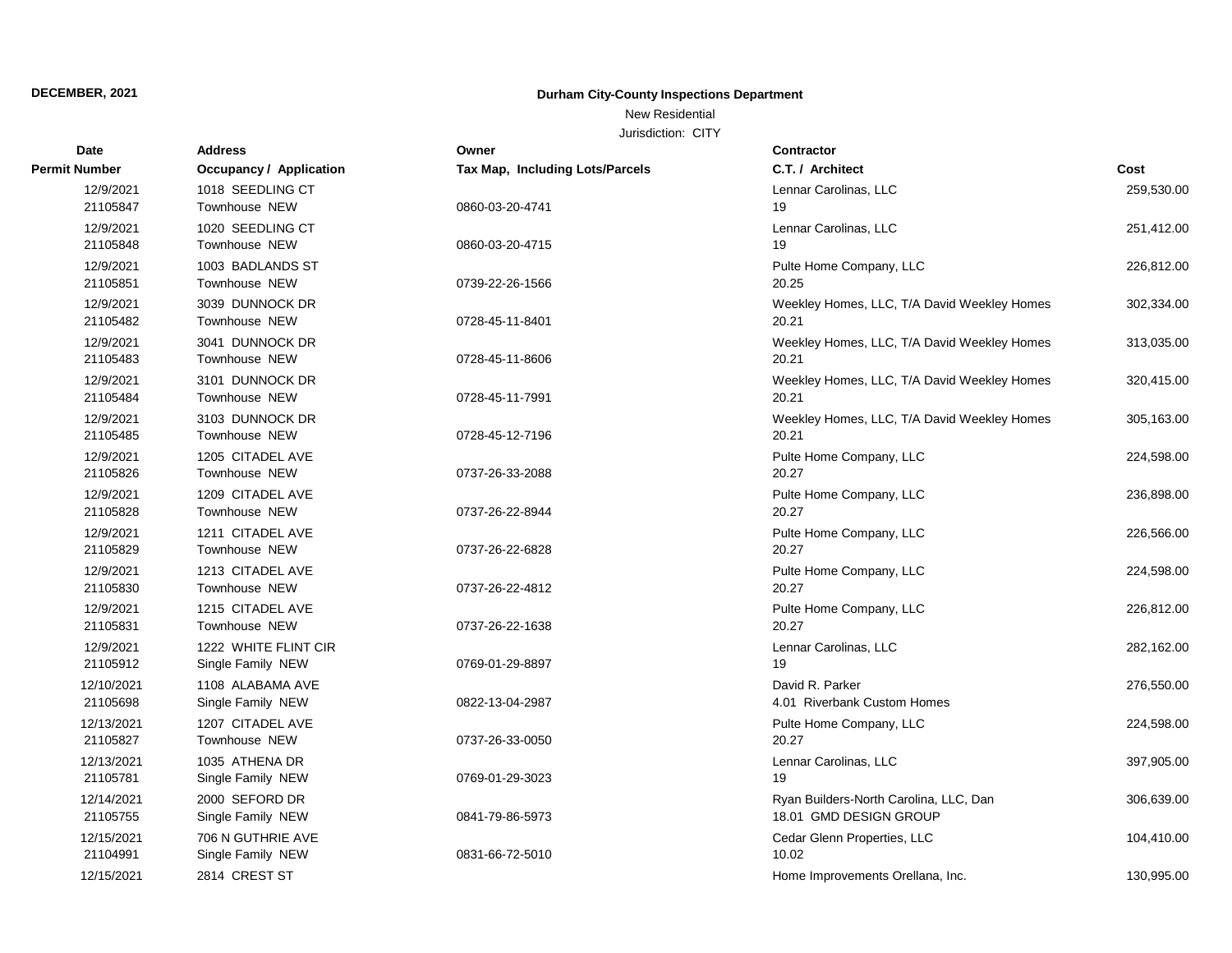### New Residential

| Date                   | <b>Address</b>                             | Owner                           | <b>Contractor</b>                             |            |
|------------------------|--------------------------------------------|---------------------------------|-----------------------------------------------|------------|
| Permit Number          | <b>Occupancy / Application</b>             | Tax Map, Including Lots/Parcels | C.T. / Architect                              | Cost       |
| 21105567               | Single Family NEW                          | 0812-15-73-2606                 | 15.02                                         |            |
| 12/15/2021<br>21105568 | 2814 CREST ST<br>Single Family NEW         | 0812-15-73-2606                 | Home Improvements Orellana, Inc.<br>15.02     | 130,995.00 |
| 12/15/2021<br>21105943 | 1208 NICHOLS CREEK RD<br>Single Family NEW | 0860-13-14-8868                 | D.R. Horton, Inc., T/A Emerald Homes<br>18.08 | 404,547.00 |
| 12/15/2021<br>21105978 | 1012 MANORHAVEN DR<br>Townhouse NEW        | 0749-47-95-7211                 | M/I HOMES OF RALEIGH LLC<br>18.09             | 332,100.00 |
| 12/15/2021<br>21105979 | 1014 MANORHAVEN DR<br>Townhouse NEW        | 0749-47-95-9276                 | M/I HOMES OF RALEIGH LLC<br>18.09             | 331,854.00 |
| 12/15/2021<br>21105980 | 1016 MANORHAVEN DR<br>Townhouse NEW        | 0749-57-05-1298                 | M/I HOMES OF RALEIGH LLC<br>18.09             | 331,854.00 |
| 12/15/2021<br>21105981 | 1018 MANORHAVEN DR<br>Townhouse NEW        | 0749-57-05-4310                 | M/I HOMES OF RALEIGH LLC<br>18.09             | 330,255.00 |
| 12/15/2021<br>21105982 | 1020 MANORHAVEN DR<br>Single Family NEW    | 0749-57-05-6364                 | M/I HOMES OF RALEIGH LLC<br>18.09             | 332,100.00 |
| 12/15/2021<br>21105733 | 2404 OTIS ST<br>Single Family NEW          | 0820-78-24-8332                 | Anthony White, T/A<br>13.04                   | 80,000.00  |
| 12/15/2021<br>21106062 | 1331 MONTAGUE AVE<br>Single Family NEW     | 0769-01-28-5982                 | Lennar Carolinas, LLC<br>19                   | 343,662.00 |
| 12/16/2021<br>21106057 | 1114 N HYDE PARK AVE<br>Single Family NEW  | 0831-07-57-1962                 | Teli Shabu<br>9                               | 12,134.21  |
| 12/17/2021<br>21105417 | 100 MAPLE GROVE LN<br>Townhouse NEW        | 0769-21-73-5404                 | Lennar Carolinas, LLC<br>19.00                | 331,662.00 |
| 12/17/2021<br>21105418 | 102 MAPLE GROVE LN<br>Townhouse NEW        | 0769-21-73-5200                 | Lennar Carolinas, LLC<br>19.00                | 332,461.00 |
| 12/17/2021<br>21105419 | 104 MAPLE GROVE LN<br>Townhouse NEW        | 0769-21-72-5908                 | Lennar Carolinas, LLC<br>19.00                | 332,469.00 |
| 12/17/2021<br>21105420 | 106 MAPLE GROVE LN<br>Townhouse NEW        | 0769-21-72-5706                 | Lennar Carolinas, LLC<br>19.00                | 331,362.00 |
| 12/17/2021<br>21105421 | 108 MAPLE GROVE LN<br>Townhouse NEW        | 0769-21-72-5504                 | Lennar Carolinas, LLC<br>19.00                | 329,886.00 |
| 12/17/2021<br>21105422 | 110 MAPLE GROVE LN<br>Townhouse NEW        | 0769-21-72-4391                 | Lennar Carolinas, LLC<br>19.00                | 333,822.00 |
| 12/17/2021<br>21105905 | 5424 RIPPLEBROOK RD<br>Single Family NEW   | 0825-03-21-8754                 | True Homes, LLC<br>16.03                      | 338,865.00 |
| 12/17/2021<br>21105911 | 1224 WHITE FLINT CIR<br>Single Family NEW  | 0769-01-29-8858                 | Lennar Carolinas, LLC<br>19                   | 291,510.00 |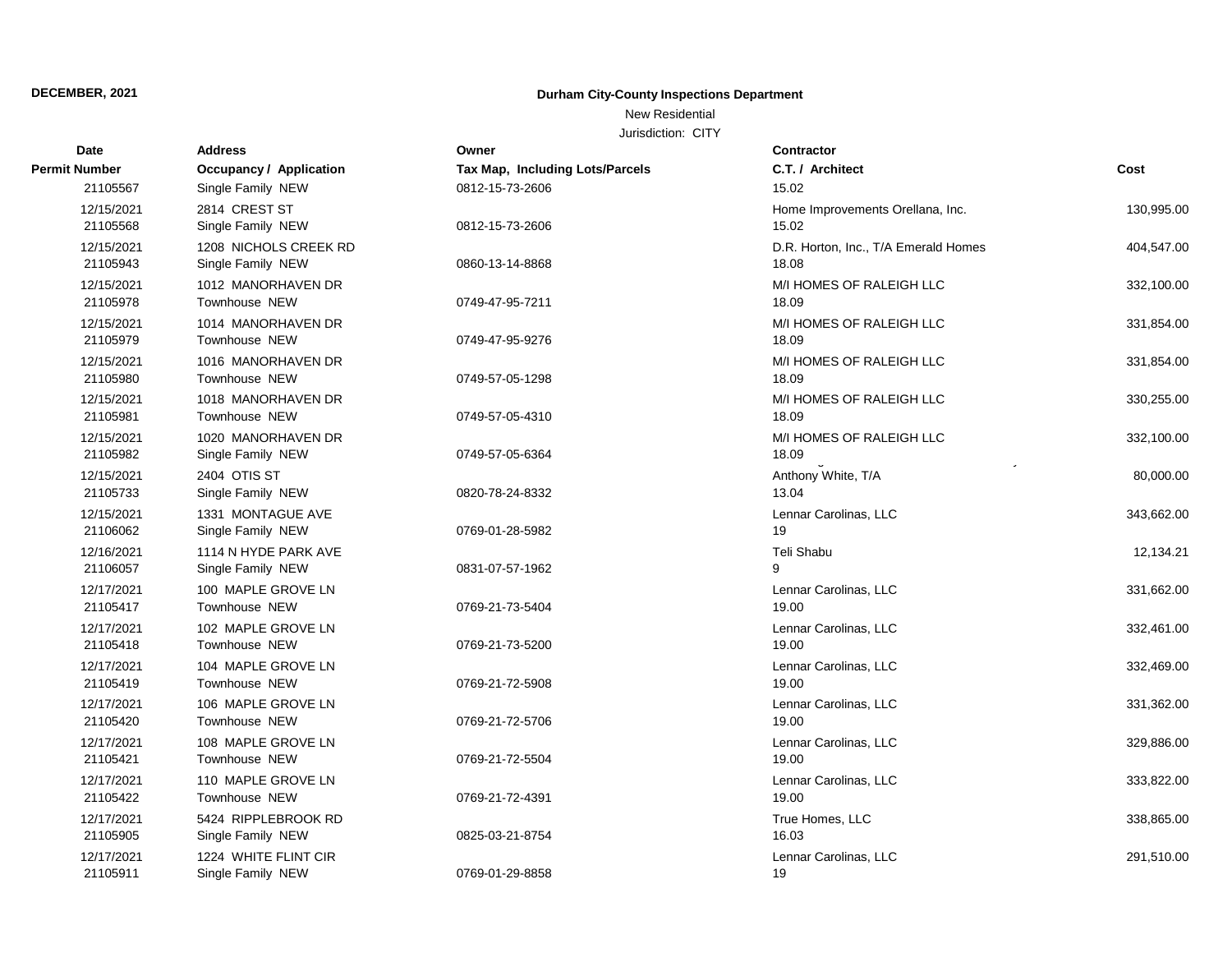### New Residential

| <b>Date</b>            | Address                                    | Owner                           | <b>Contractor</b>                                       |            |
|------------------------|--------------------------------------------|---------------------------------|---------------------------------------------------------|------------|
| Permit Number          | <b>Occupancy / Application</b>             | Tax Map, Including Lots/Parcels | C.T. / Architect                                        | Cost       |
| 12/17/2021<br>21106008 | 2112 CURRY MEADOW WAY<br>Single Family NEW | 0769-72-55-2548                 | M/I HOMES OF RALEIGH LLC<br>19                          | 574,779.00 |
| 12/17/2021<br>21105850 | 1001 BADLANDS ST<br>Townhouse NEW          | 0739-22-16-9506                 | Pulte Home Company, LLC<br>20.25                        | 272,445.00 |
| 12/17/2021<br>21105852 | 1005 BADLANDS ST<br>Townhouse NEW          | 0739-22-26-3586                 | Pulte Home Company, LLC<br>20.25                        | 224,598.00 |
| 12/17/2021<br>21105853 | 1007 BADLANDS ST<br>Townhouse NEW          | 0739-22-26-6565                 | Pulte Home Company, LLC<br>20.25                        | 284,745.00 |
| 12/20/2021<br>21105947 | 1008 SEEDLING CT<br>Single Family NEW      | 0860-03-20-5538                 | Lennar Carolinas, LLC<br>19                             | 259,530.00 |
| 12/20/2021<br>21105948 | 1010 SEEDLING CT<br>Single Family NEW      | 0860-03-20-5611                 | Lennar Carolinas, LLC<br>19                             | 259,530.00 |
| 12/20/2021<br>21105949 | 1012 SEEDLING CT<br>Single Family NEW      | 0860-03-20-4685                 | Lennar Carolinas, LLC<br>19                             | 251,412.00 |
| 12/20/2021<br>21106019 | 1001 CHANNEL DROP DR<br>Townhouse NEW      | 0830-90-03-5565                 | Ryan Builders-North Carolina, LLC, Dan<br>20.27         | 228,165.00 |
| 12/20/2021<br>21106021 | 1003 CHANNEL DROP DR<br>Townhouse NEW      | 0830-90-03-5393                 | Ryan Builders-North Carolina, LLC, Dan<br>20.27         | 226,320.00 |
| 12/20/2021<br>21106022 | 1005 CHANNEL DROP DR<br>Townhouse NEW      | 0830-90-03-6124                 | Ryan Builders-North Carolina, LLC, Dan<br>20.27         | 228,657.00 |
| 12/20/2021<br>21106023 | 1007 CHANNEL DROP DR<br>Townhouse NEW      | 0830-90-02-6868                 | Ryan Builders-North Carolina, LLC, Dan<br>20.27         | 226,320.00 |
| 12/20/2021<br>21106151 | 1013 ASHCLIFF LN<br>Single Family NEW      | 0769-92-45-6461                 | HHHunt Homes Raleigh-Durham, LLC<br>19.00 Tanner Lester | 436,404.00 |
| 12/20/2021<br>21106155 | 1830 FARM POND TRL<br>Single Family NEW    | 0769-91-78-4145                 | HHHunt Homes Raleigh-Durham, LLC<br>19.00 Tanner Lester | 342,432.00 |
| 12/20/2021<br>21106156 | 2405 MAPLEMERE CT<br>Single Family NEW     | 0769-91-97-2618                 | HHHunt Homes Raleigh-Durham, LLC<br>19.00 Tanner Lester | 242,432.00 |
| 12/21/2021<br>21105587 | 108 S ADAMS ST<br>Single Family NEW        | 0841-34-46-6361                 | JOSEPH H. MITCHELL JR.<br>18.02                         | 189,400.00 |
| 12/21/2021<br>21106007 | 2108 CURRY MEADOW WAY<br>Single Family NEW | 0769-72-55-1063                 | M/I HOMES OF RALEIGH LLC<br>19                          | 390,153.00 |
| 12/21/2021<br>21106199 | 1002 DEPOT DR<br>Single Family NEW         | 0840-50-62-2372                 | Meritage Homes of the Carolinas, Inc.<br>18.09          | 383,022.00 |
| 12/21/2021<br>21106200 | 1004 DEPOT DR<br>Single Family NEW         | 0840-50-61-2803                 | Meritage Homes of the Carolinas, Inc.<br>18.09          | 306,639.00 |
| 12/21/2021             | 1006 DEPOT DR                              |                                 | Meritage Homes of the Carolinas, Inc.                   | 342.801.00 |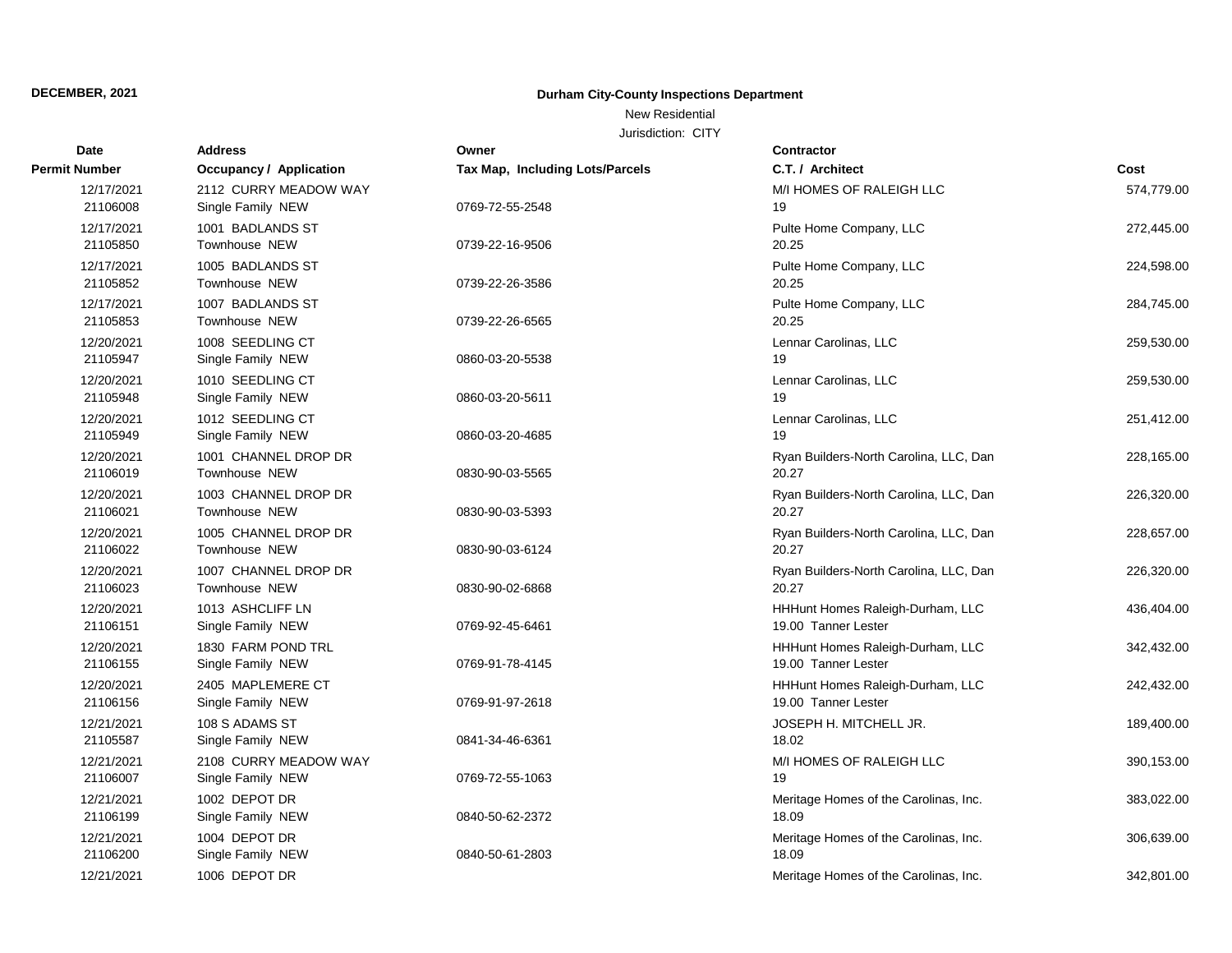### New Residential

| Date                   | <b>Address</b>                           | Owner                           | <b>Contractor</b>                                                 |               |
|------------------------|------------------------------------------|---------------------------------|-------------------------------------------------------------------|---------------|
| Permit Number          | <b>Occupancy / Application</b>           | Tax Map, Including Lots/Parcels | C.T. / Architect                                                  | Cost          |
| 21106201               | Single Family NEW                        | 0840-50-61-0423                 | 18.09                                                             |               |
| 12/21/2021<br>21106202 | 1008 DEPOT DR<br>Single Family NEW       | 0840-50-51-9024                 | Meritage Homes of the Carolinas, Inc.<br>18.09                    | 260,145.00    |
| 12/21/2021<br>21106203 | 1011 DEPOT DR<br>Single Family NEW       | 0840-50-70-5249                 | Meritage Homes of the Carolinas, Inc.<br>18.09                    | 401,841.00    |
| 12/21/2021<br>21105922 | 1420 FARM LEAF DR<br>Single Family NEW   | 0860-03-10-4626                 | Lennar Carolinas, LLC<br>19                                       | 291,633.00    |
| 12/22/2021<br>21106078 | 3815 PASSENGER PL<br>Single Family NEW   | 0840-50-84-8270                 | Meritage Homes of the Carolinas, Inc.<br>18.09 Summit Engineering | 384,129.00    |
| 12/22/2021<br>21103276 | 1301 S ALSTON AVE<br>Duplex NEW          | 0830-05-19-6845                 | 2SL DESIGN BUILD, LLC<br>14 2SL DESIGN BUILD, LLC                 | 262,236.00    |
| 12/22/2021<br>21106226 | 1171 CITADEL AVE<br>Townhouse NEW        | 0737-26-53-1483                 | Pulte Home Company, LLC<br>20.27                                  | 286,467.00    |
| 12/22/2021<br>21106227 | 1173 CITADEL AVE<br>Townhouse NEW        | 0737-26-43-9329                 | Pulte Home Company, LLC<br>20.27                                  | 224,598.00    |
| 12/22/2021<br>21106228 | 1175 CITADEL AVE<br>Townhouse NEW        | 0737-26-43-7306                 | Pulte Home Company, LLC<br>20.27                                  | 238,866.00    |
| 12/22/2021<br>21106229 | 1177 CITADEL AVE<br>Townhouse NEW        | 0737-26-43-4383                 | Pulte Home Company, LLC<br>20.27                                  | 226,812.00    |
| 12/22/2021<br>21106230 | 1179 CITADEL AVE<br>Townhouse NEW        | 0737-26-43-2360                 | Pulte Home Company, LLC<br>20.27                                  | 224,598.00    |
| 12/22/2021<br>21106231 | 1181 CITADEL AVE<br>Townhouse NEW        | 0737-26-43-0247                 | Pulte Home Company, LLC<br>20.27                                  | 236,898.00    |
| 12/22/2021<br>21106232 | 1183 CITADEL AVE<br>Townhouse NEW        | 0737-26-33-8232                 | Pulte Home Company, LLC<br>20.27                                  | 226,566.00    |
| 12/22/2021<br>21106233 | 1203 CITADEL AVE<br>Townhouse NEW        | 0737-26-33-5176                 | Pulte Home Company, LLC<br>20.27                                  | 287,205.00    |
| 12/22/2021<br>21103277 | 1301 S ALSTON AVE<br>Duplex NEW          | 0830-05-19-6845                 | 2SL DESIGN BUILD, LLC<br>14 2SL DESIGN BUILD, LLC                 | 262,236.00    |
| 12/22/2021<br>21106061 | 1329 MONTAGUE AVE<br>Single Family NEW   | 0769-01-28-5847                 | Lennar Carolinas, LLC<br>19                                       | 397,905.00    |
| 12/23/2021<br>21104506 | 608 E UMSTEAD ST<br>Single Family NEW    | 0831-02-86-3033                 | Production Construction Inc.<br>13.01 Christopher Smith           | 163,000.00    |
| 12/23/2021<br>21105574 | 5608 CRESCENT DR<br>Residential (2) NEW  | 0708-38-78-8020                 | DAVIE CONSTRUCTION COMPANY<br>20.18 Cline Design                  | 13,338,000.00 |
| 12/28/2021<br>21106131 | 2042 STRICKLAND OAK WAY<br>Townhouse NEW | 0840-11-07-0616                 | Lennar Carolinas, LLC<br>18.09                                    | 261,498.00    |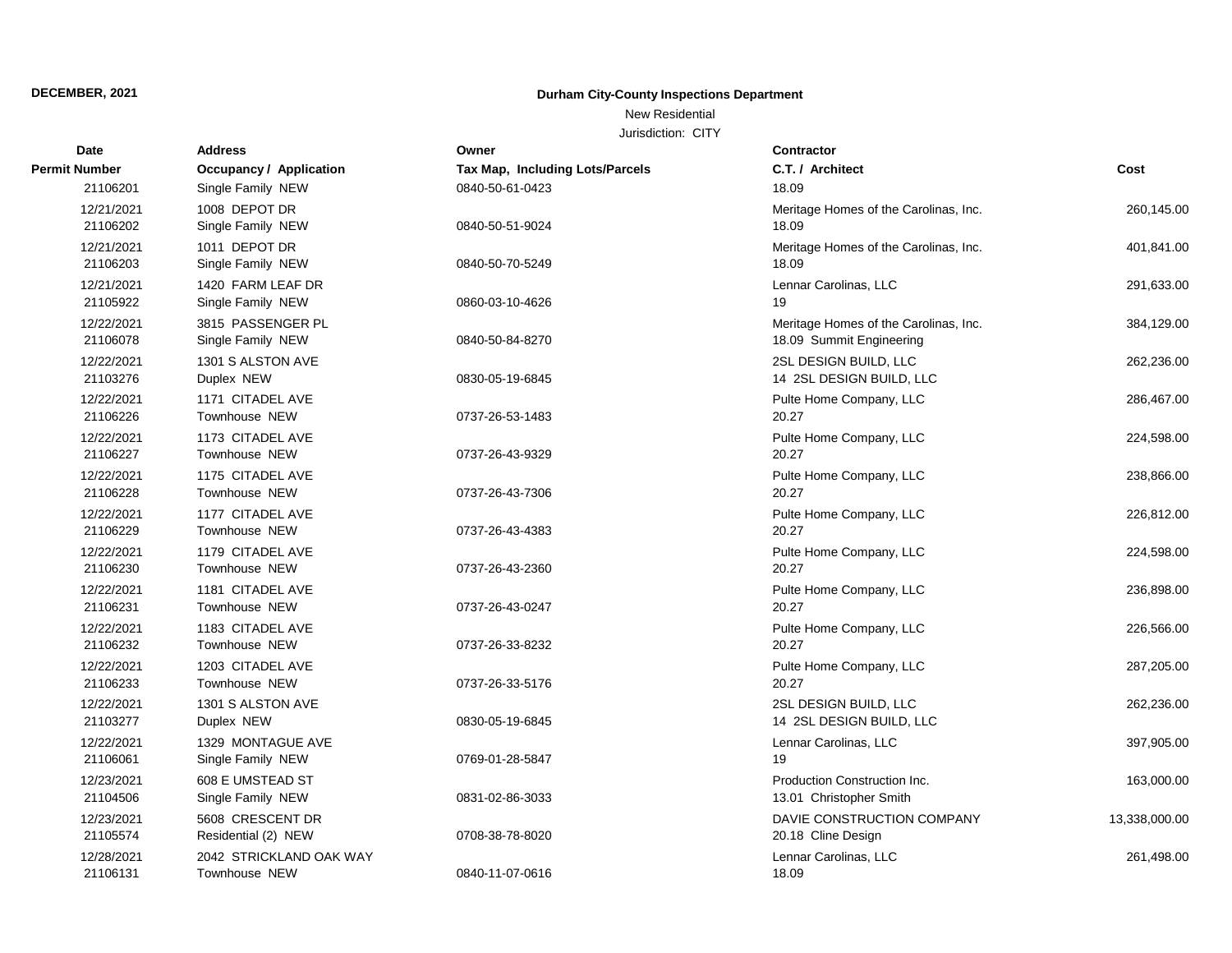### New Residential

| <b>Date</b>            | Address                                  | Owner                           | <b>Contractor</b>                                          |            |
|------------------------|------------------------------------------|---------------------------------|------------------------------------------------------------|------------|
| Permit Number          | <b>Occupancy / Application</b>           | Tax Map, Including Lots/Parcels | C.T. / Architect                                           | Cost       |
| 12/28/2021<br>21106133 | 2050 STRICKLAND OAK WAY<br>Townhouse NEW | 0840-11-07-0616                 | Lennar Carolinas, LLC<br>18.09                             | 274,044.00 |
| 12/28/2021<br>21106134 | 2054 STRICKLAND OAK WAY<br>Townhouse NEW | 0840-11-07-0616                 | Lennar Carolinas, LLC<br>18.09                             | 266,049.00 |
| 12/28/2021<br>21106132 | 2046 STRICKLAND OAK WAY<br>Townhouse NEW | 0840-11-07-0616                 | Lennar Carolinas, LLC<br>18.09                             | 261,498.00 |
| 12/28/2021<br>21106136 | 3141 MONTLAWN PL<br>Townhouse NEW        | 0840-11-07-0616                 | Lennar Carolinas, LLC<br>18.09                             | 295,692.00 |
| 12/28/2021<br>21106137 | 3145 MONTLAWN PL<br>Townhouse NEW        | 0840-11-07-0616                 | Lennar Carolinas, LLC<br>18.09                             | 300,735.00 |
| 12/28/2021<br>21106138 | 3149 MONTLAWN PL<br>Townhouse NEW        | 0840-11-07-0616                 | Lennar Carolinas, LLC<br>18.09                             | 300,735.00 |
| 12/28/2021<br>21106139 | 3153 MONTLAWN PL<br>Townhouse NEW        | 0840-11-07-0616                 | Lennar Carolinas, LLC<br>18.09                             | 300,735.00 |
| 12/28/2021<br>21105986 | 3510 WESTOVER RD<br>Single Family NEW    | 0719-01-29-5987                 | <b>RENOVATIONS</b><br>20.08 Woodard Sease & Associates, PC | 62,500.00  |
| 12/29/2021<br>21106112 | 1082 GEMMA DR<br>Townhouse NEW           | 0840-11-07-0616                 | Lennar Carolinas, LLC<br>18.09                             | 274,044.00 |
| 12/29/2021<br>21106116 | 1094 GEMMA DR<br>Townhouse NEW           | 0840-11-07-0616                 | Lennar Carolinas, LLC<br>18.09                             | 261,498.00 |
| 12/29/2021<br>21106115 | 1090 GEMMA DR<br>Townhouse NEW           | 0840-11-07-0616                 | Lennar Carolinas, LLC<br>18.09                             | 272,445.00 |
| 12/29/2021<br>21106114 | 1086 GEMMA DR<br>Townhouse NEW           | 0840-11-07-0616                 | Lennar Carolinas, LLC<br>18.09                             | 261,498.00 |
| 12/29/2021<br>21106117 | 1098 GEMMA DR<br>Townhouse NEW           | 0840-11-07-0616                 | Lennar Carolinas, LLC<br>18.09                             | 274,044.00 |
| 12/29/2021<br>21106118 | 1102 GEMMA DR<br>Townhouse NEW           | 0840-11-07-0616                 | Lennar Carolinas, LLC<br>18.09                             | 272,445.00 |
| 12/29/2021<br>21106119 | 1106 GEMMA DR<br>Townhouse NEW           | 0840-11-07-0616                 | Lennar Carolinas, LLC<br>18.09                             | 266,048.00 |
| 12/29/2021<br>21106120 | 1110 GEMMA DR<br>Townhouse NEW           | 0840-11-07-0616                 | Lennar Carolinas, LLC<br>18.09                             | 261,498.00 |
| 12/29/2021<br>21106121 | 1114 GEMMA DR<br>Townhouse NEW           | 0840-11-07-0616                 | Lennar Carolinas, LLC<br>18.09                             | 261,498.00 |
| 12/29/2021<br>21106264 | 1407 JUNIPER ST<br>Single Family NEW     | 0831-68-65-8603                 | PEGASUS LAND CO., LLC<br>10.02                             | 143,172.00 |
| 12/29/2021             | 1006 KAYA CT                             |                                 | Lennar Carolinas, LLC                                      | 359,383.00 |